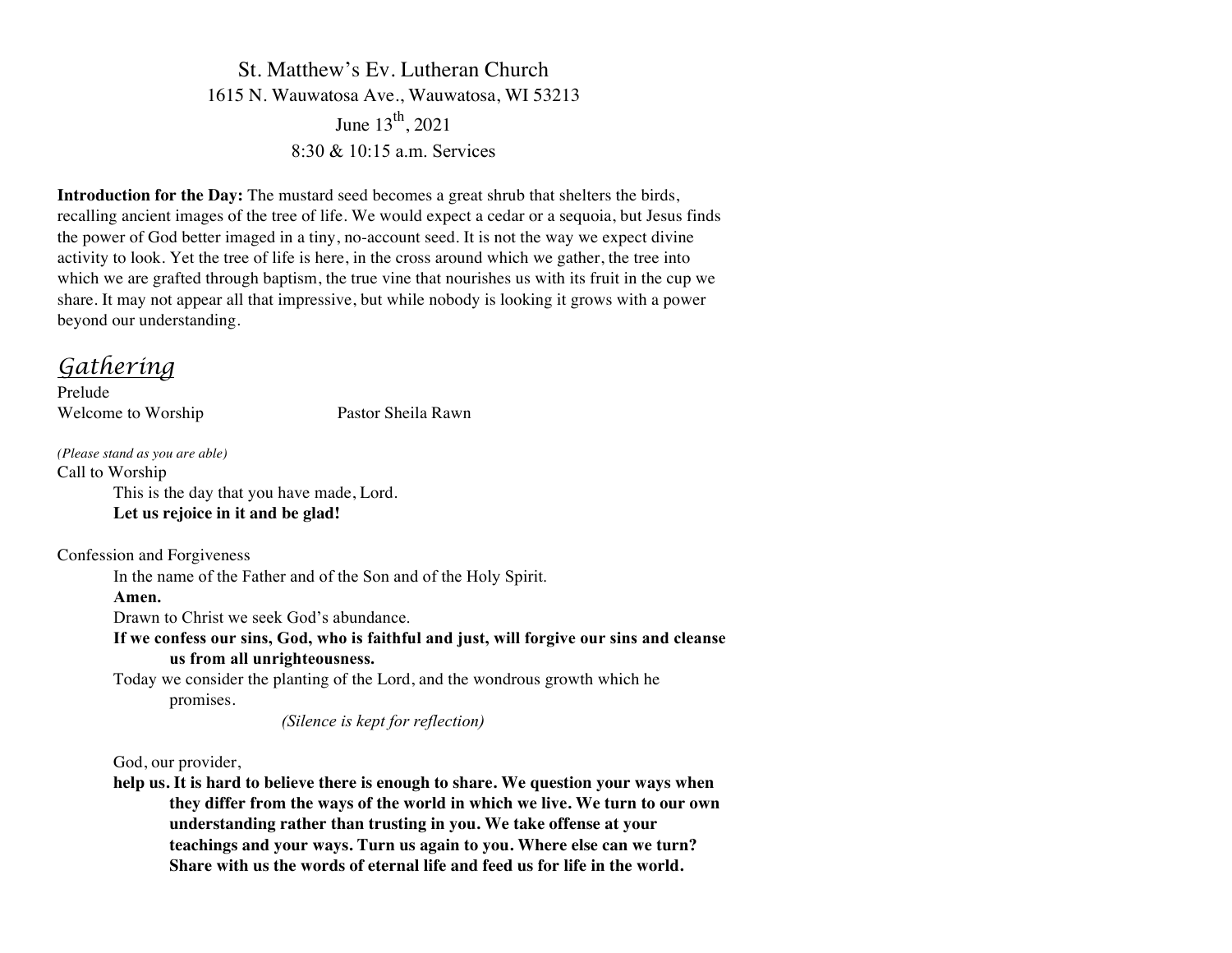Beloved people of God: in Jesus, the manna from heaven, you are fed and nourished. By Jesus, the worker of miracles, there is always more than enough. Through Jesus, ☩the bread of life, you are shown God's mercy: you are forgiven and loved into abundant life.

#### **Amen.**

Gathering Song **#533 Open Now Thy Gates of Beauty** [Stanzas 1 & 3]

*Open now thy gates of beauty, Zion, let me enter there, where my soul in joyful duty waits for God who answers prayer. Oh, how blessed in this place, filled with solace, light, and grace!*

*Here thy praise is gladly chanted, here thy seed is duly sown; let my soul, where it is planted, bring forth precious sheaves alone, so that all I hear may be fruitful unto life in me.*

Text: Benjamin Schmolck, 1672-1737; tr. Catherine Winkworth, 1829-1878, alt. Music: Joachim Neander, 1650-1690. Tune: Unser Herrscher, 87 87 77.

Opening Litany for *"Growth in God's Garden"* Sunday

O Lord, you have planted the seed of your love in us.

**May your love in us continue to grow stronger each day.**

O Lord, you have planted the seed of your word in us.

**May our understanding of your Scriptures grow deeper each day.**

O Lord, you have showered us with your grace.

**May your grace continue to enrich us and restore us each day.**

O Lord, you have given us the ability to bear fruit.

**May we continue to bear fruit that is pleasing to you.**

Apostolic Greeting

The grace of our Lord Jesus Christ, the love of God and the communion of the Holy Spirit be with you all.

#### **And also with you.**

Prayer of the Day

Let us pray. O God, you are the tree of life, offering shelter to all the world. Graft us into yourself and nurture our growth, that we may bear your truth and love to those in need, through Jesus Christ, our Savior and Lord.

#### **Amen.**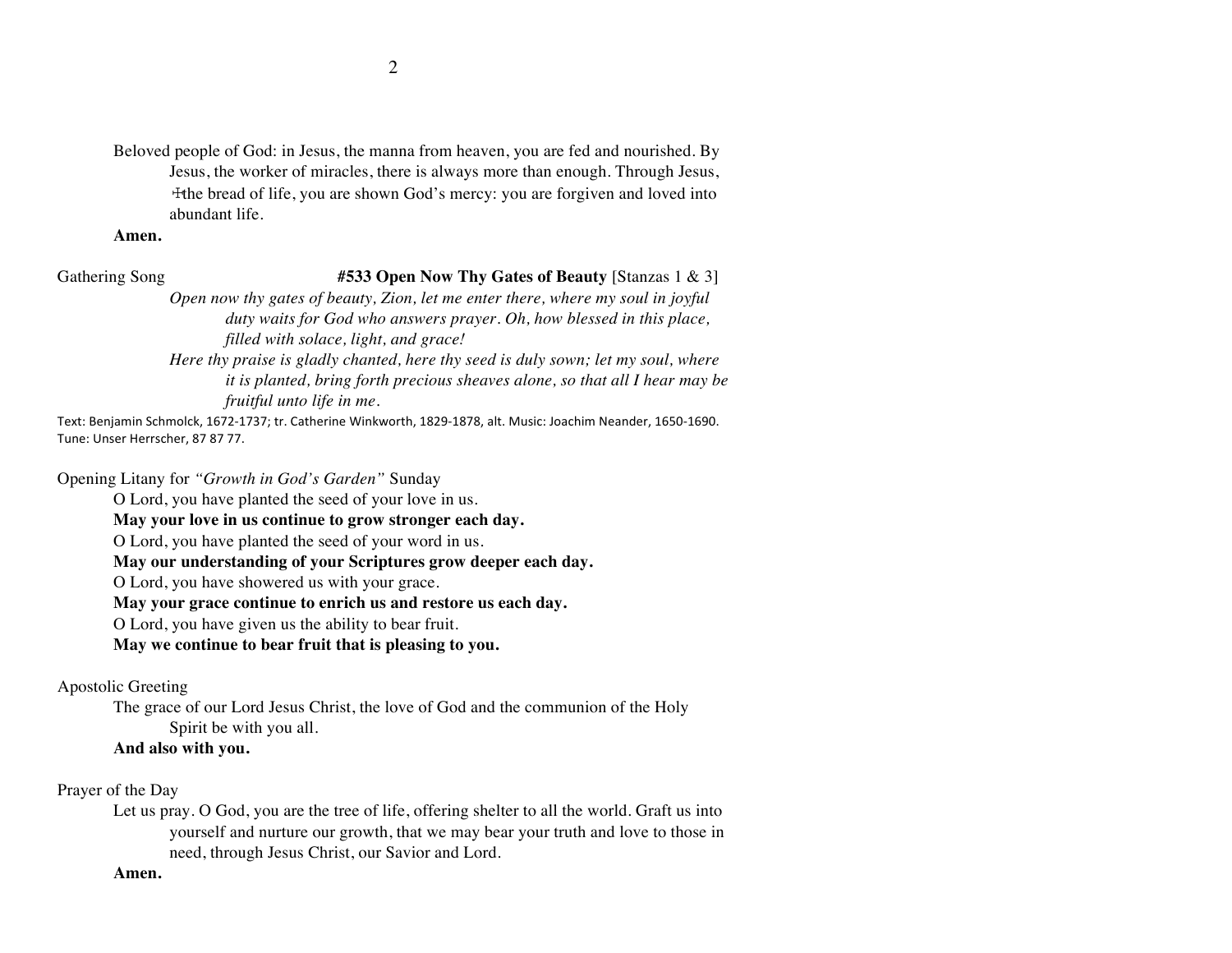# *Word*

*(Please be seated)*

#### First Reading Ezekiel 17:22-24

*Tree imagery is used in a messianic prophecy to tell how the LORD will choose someone from Judah's royal family (the cedar tree) to reign over all creation. This tree will be planted on Mount Zion, the location of the holy temple.*

A reading from Ezekiel, Chapter 17.

- Thus, says the Lord GOD: I myself will take a sprig from the lofty top of a cedar; I will set it out. I will break off a tender one from the topmost of its young twigs; I myself will plant it on a high and lofty mountain.
- On the mountain height of Israel I will plant it, in order that it may produce boughs and bear fruit, and become a noble cedar. Under it every kind of bird will live; in the shade of its branches will nest winged creatures of every kind.
- All the trees of the field shall know that I am the LORD. I bring low the high tree, I make high the low tree; I dry up the green tree and make the dry tree flourish. I the LORD have spoken; I will accomplish it.

Word of God, word of life.

#### **Thanks be to God.**

Psalm Psalm 92:1-4, 12-15

*The righteous shall spread abroad like a cedar of Lebanon. (Ps. 92:12)*

Let us read responsively from Psalm 92.

It is a good thing to give thanks to the LORD, to sing praise to your name, O Most High; **to herald your love in the morning and your faithfulness at night;**

on the psaltery, and on the lyre, and to the melody of the harp.

**For you have made me glad by your acts, O LORD; and I shout for joy because of the works of your hands.**

The righteous shall flourish like a palm tree and shall spread abroad like a cedar of Lebanon.

**Those who are planted in the house of the LORD shall flourish in the courts of our God;** 

they shall still bear fruit in old age; they shall be green and succulent;

**that they may show how upright the LORD is, my rock, in whom there is no injustice.**

Word of God, word of life.

**Thanks be to God.**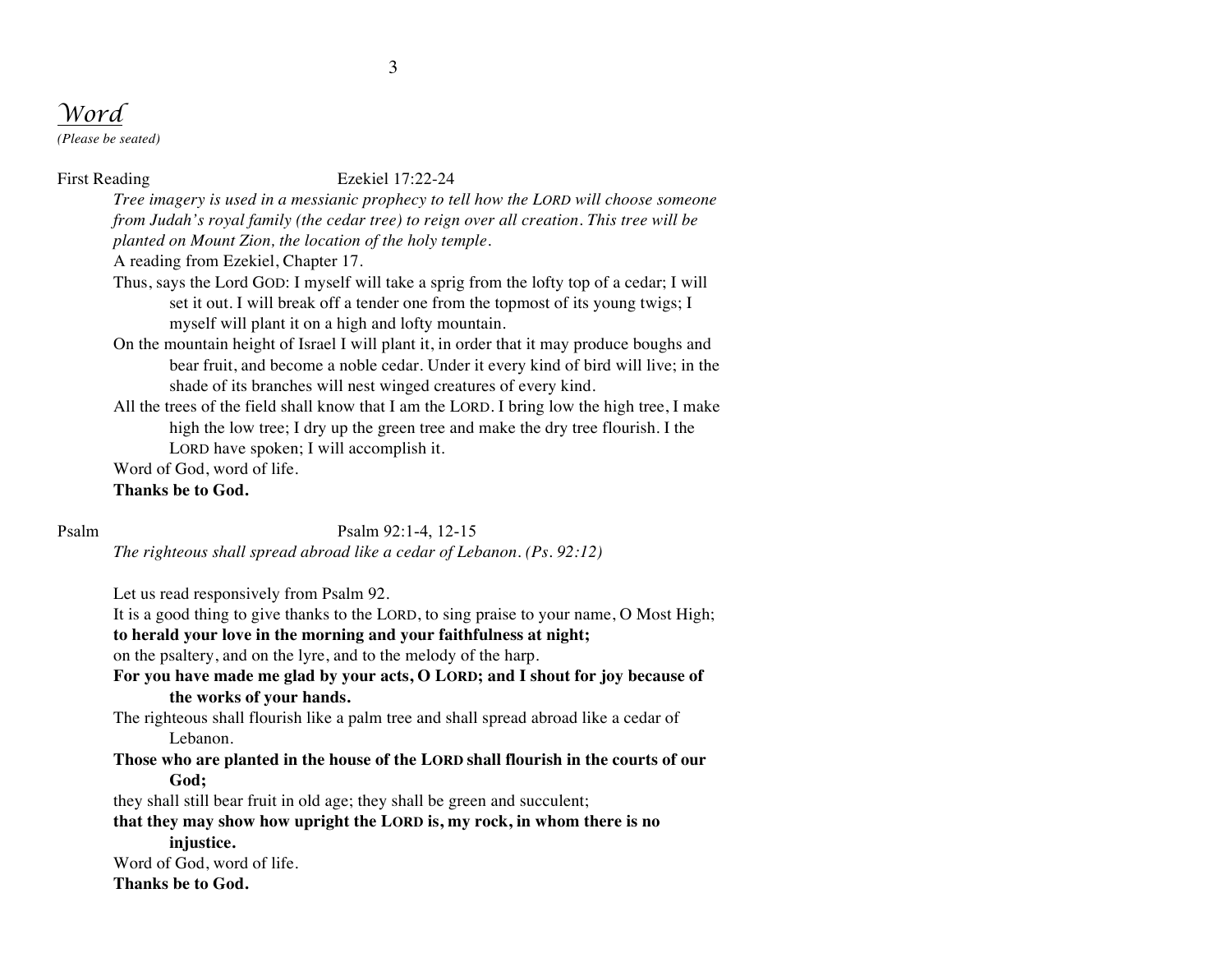#### Second Reading 2 Corinthians 5:6-10 [11-13] 14-17

*Paul encourages believers to live by faith and not by sight. We do not consider Jesus from a human perspective but through the eyes of faith, believing he died for all and was raised. All who are in Christ are now in God's new creation.*

A reading from 2 Corinthians, Chapter 5.

- So, we are always confident; even though we know that while we are at home in the body we are away from the Lord—for we walk by faith, not by sight. Yes, we do have confidence, and we would rather be away from the body and at home with the Lord. So whether we are at home or away, we make it our aim to please him. For all of us must appear before the judgment seat of Christ, so that each may receive recompense for what has been done in the body, whether good or evil.
- [Therefore, knowing the fear of the Lord, we try to persuade others; but we ourselves are well known to God, and I hope that we are also well known to your consciences. We are not commending ourselves to you again, but giving you an opportunity to boast about us, so that you may be able to answer those who boast in outward appearance and not in the heart. For if we are beside ourselves, it is for God; if we are in our right mind, it is for you.]
- For the love of Christ urges us on, because we are convinced that one has died for all; therefore, all have died. And he died for all, so that those who live might live no longer for themselves, but for him who died and was raised for them.
- From now on, therefore, we regard no one from a human point of view; even though we once knew Christ from a human point of view, we know him no longer in that way. So if anyone is in Christ, there is a new creation: everything old has passed away; see, everything has become new!

Word of God, word of life.

#### **Thanks be to God.**

*(Please stand as you are able)*

#### Gospel Acclamation **#512 Lord, Let My Heart Be Good Soil**

Lord, let my heart be good soil, open to the seed of your word. Lord, let my heart *be good soil, where love can grow, and peace is understood.* 

*When my heart is hard, break the stone away. When my heart is cold, warm it*

*with the day. When my heart is lost, lead me on your way.* 

*Lord, let me heart, Lord, let my heart, Lord, let my heart be good soil.*

Text and Music: Handt Hanson, b. 1950. Tune: Good Soil, Irrg. Copyright © 1985 Prince of Peace Publ./Changing Church, Inc. Onelicense.net A-703603. Used by permission. All rights reserved.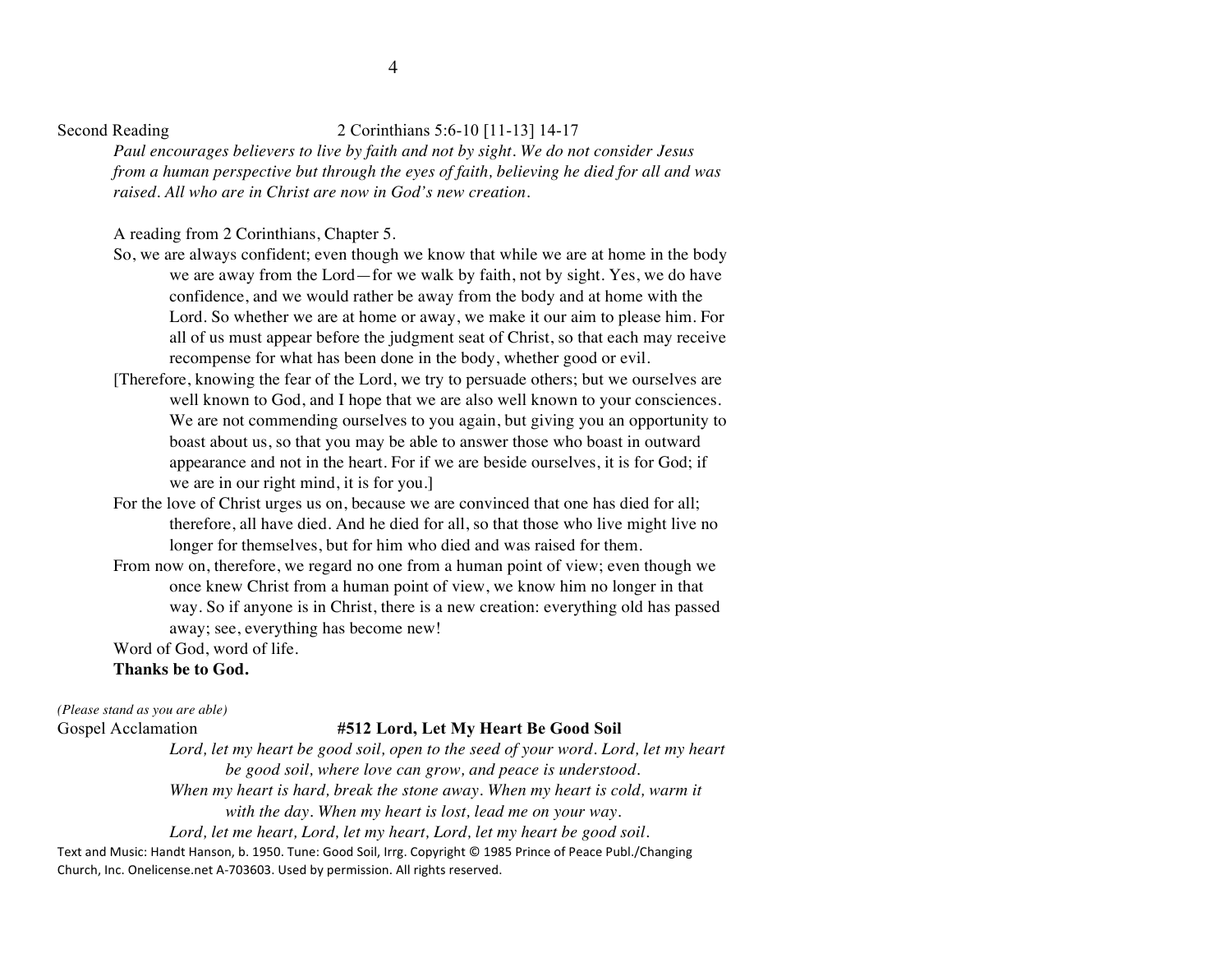#### Gospel Mark 4:26-34

*Jesus frequently uses parables to teach ordinary people as they are able to hear and understand. Images of sowing and growing show the vitality of God's kingdom.*

The holy gospel according to Mark, the  $4^{\text{th}}$  chapter. **Glory to You O Lord.**

- [Jesus] said, "The kingdom of God is as if someone would scatter seed on the ground, and would sleep and rise night and day, and the seed would sprout and grow, he does not know how. The earth produces of itself, first the stalk, then the head, then the full grain in the head. But when the grain is ripe, at once he goes in with his sickle, because the harvest has come."
- He also said, "With what can we compare the kingdom of God, or what parable will we use for it? It is like a mustard seed, which, when sown upon the ground, is the smallest of all the seeds on earth; yet when it is sown it grows up and becomes the greatest of all shrubs, and puts forth large branches, so that the birds of the air can make nests in its shade."
- With many such parables he spoke the word to them, as they were able to hear it; he did not speak to them except in parables, but he explained everything in private to his disciples.

The Gospel of the Lord for you this day.

**Praise to You, O Christ.**

*(Please be seated)*

Sermon Pastor Sheila Rawn

*(Please stand as you are able)*

#### Hymn of the Day **#550 On What Has Now Been Sown**

[Stanza 1 & 2]

*On what has now been sown your blessing Lord, bestow; the pow'r is your alone to make it sprout and grow. O Lord, in grace the harvest raise, and yours alone shall be the praise!*

*To you our wants are known, from you are all our pow'rs; accept what is your own and pardon what is ours. Our praises, Lord, and prayers receive and to your word a blessing give.*

Text: John Newton, 1725-1807, alt. Music: John Darwell, 1731-1789. Tune: Darwall's 148<sup>th</sup> 66 66 88.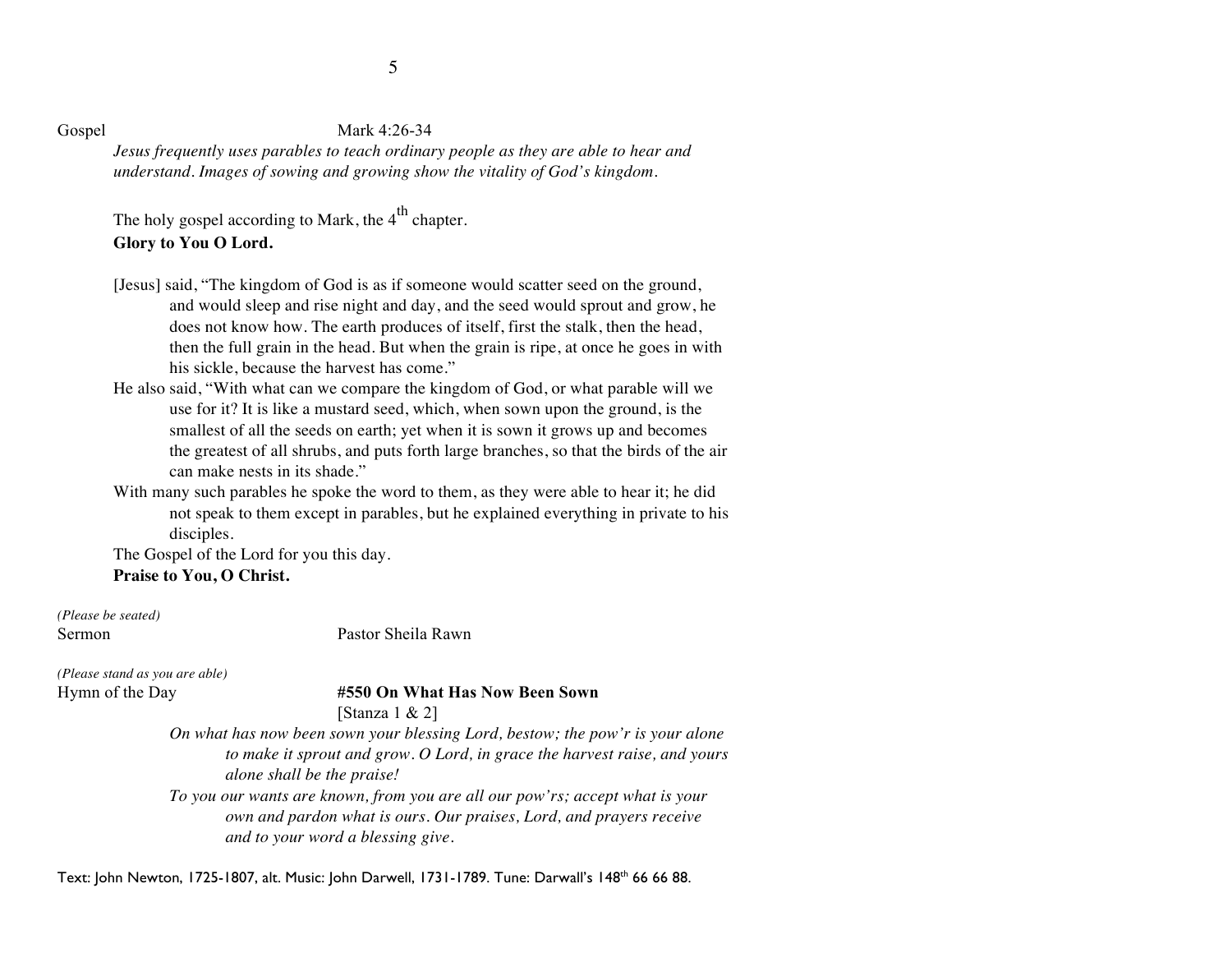*(Please stand as you are able)* Profession of Faith The Apostles' Creed **I believe in God, the Father almighty, creator of heaven and earth.**

> **I believe in Jesus Christ, God's only Son, our Lord, who was conceived by the Holy Spirit, born of the virgin Mary, suffered under Pontius Pilate, was crucified, died, and was buried; he descended to the dead.**

**On the third day he rose again; he ascended into heaven, he is seated at the right hand of the Father, and he will come to judge the living and the dead.**

**I believe in the Holy Spirit, the holy catholic church, the communion of saints, the forgiveness of sins, the resurrection of the body, and the life everlasting.**

Prayer of Intercession

Filled with the Holy Spirit, we join with the church in every place, praying for the world and the church, and all people in need.

... Lord, in your mercy, **hear our prayer.**

By the sure guidance of your Holy Spirit, O God, we lift up our prayers in trust and thanksgiving, through Jesus Christ our Lord.

**Amen.**

## *Stephen Ministry Commissioning*

*(Please be seated)*

Presentation

Gloria, Julie, Leah and Marge, you have been equipped to serve as Stephen Ministers at St. Matthew's Evangelical Lutheran Church. Listen now to these words from 2 Corinthians, *"Praise be to the God and Father of our Lord Jesus Christ, the Father of compassion and the God of all comfort, who comforts us in all our troubles, so that we can comfort those in any trouble with the comfort we ourselves have received from God."*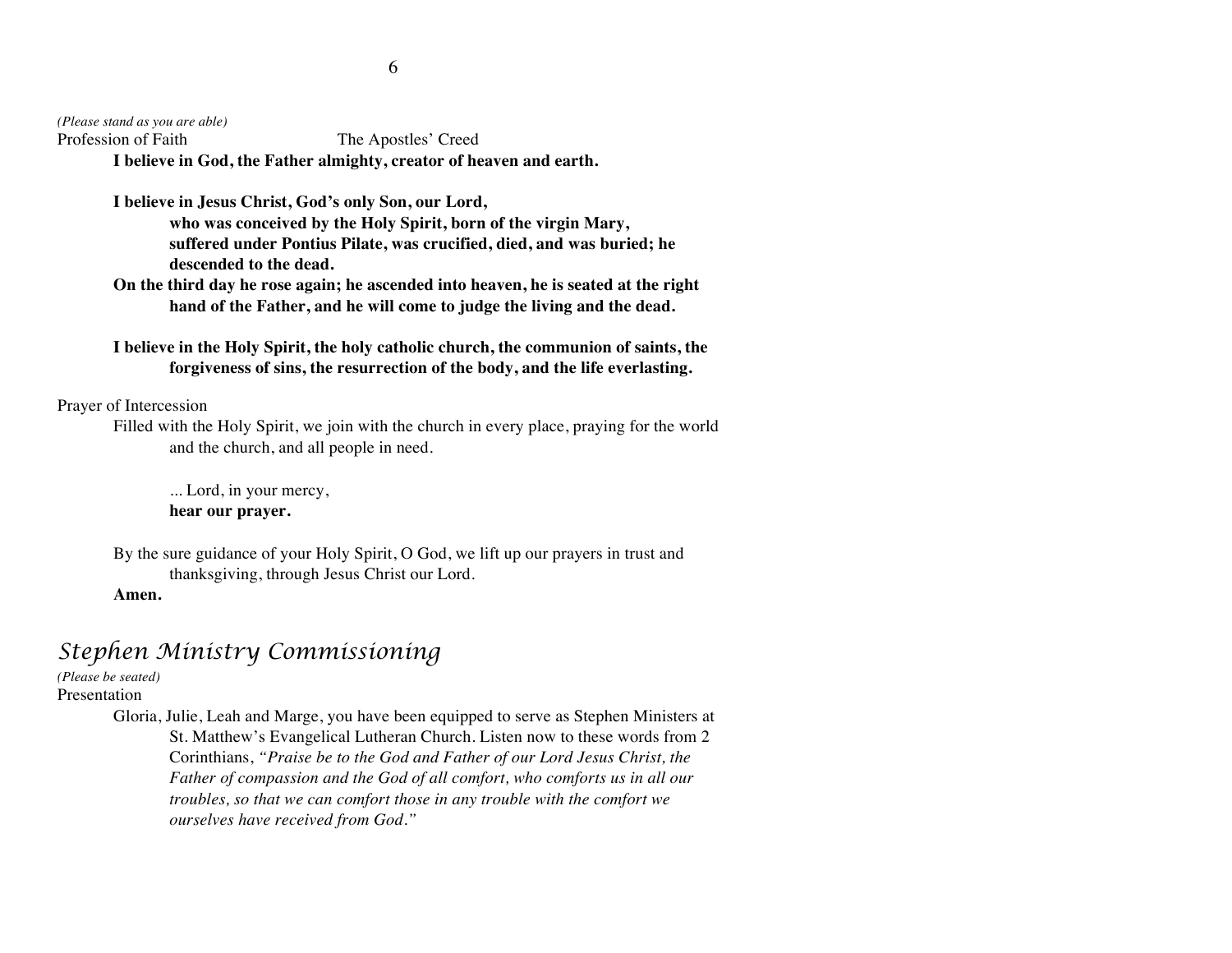Requests

- Each of you has been comforted by God with the Good News of Jesus' life, death, and resurrection. We ask you now to join in serving our Lord and those in our Community who need to be comforted.
	- As the Lord Jesus has responded to your needs, we ask you to strive to be responsive to the needs of others.
	- As the Lord Jesus took the burdens of the world on his shoulders and has been a friend to you in troubled times, we ask you to be a friend to those who are burdened under the stress of daily life.
	- As the Lord Jesus patiently listens, we ask you to be a patient listener in a hurried world.
	- As the Spirit of Christ has given you gifts for service, we ask you to use your skills and talents to help and pray for those people whom you serve.
	- As the Lord Jesus has shown his care to you, we ask you to help this congregation grow as a caring community through your ministry.
	- As the Lord Jesus has revealed his presence to you through faith, we ask you to share your personal experiences of faith with those around you so that they too may celebrate the presence of Christ in our world today.

#### Vows

*[to the Stephen Ministers]:* Are you prepared to nurture the skills you have learned and use them in service to others to support, encourage, build up, and comfort people in their needs? If so, answer, ''Yes, with the help of God."

### **Yes, with the help of God.**

*[to the Congregation]*: Now, we ask you, members of St. Matthew's to open your hearts to the ministry of these people and to pray for them, that they may be effective servants of Christ. Are you prepared to meet this request? If so, answer, ''Yes, with the help of God."

### **Yes, with the help of God.**

We also ask you to accept their ministry when *you* need help, to allow these individuals to work with you as you face struggles in your life, that you might receive support and help from your Christian brothers and sisters. If you are prepared to meet this request, answer, ''Yes, with the help of God."

### **Yes, with the help of God.**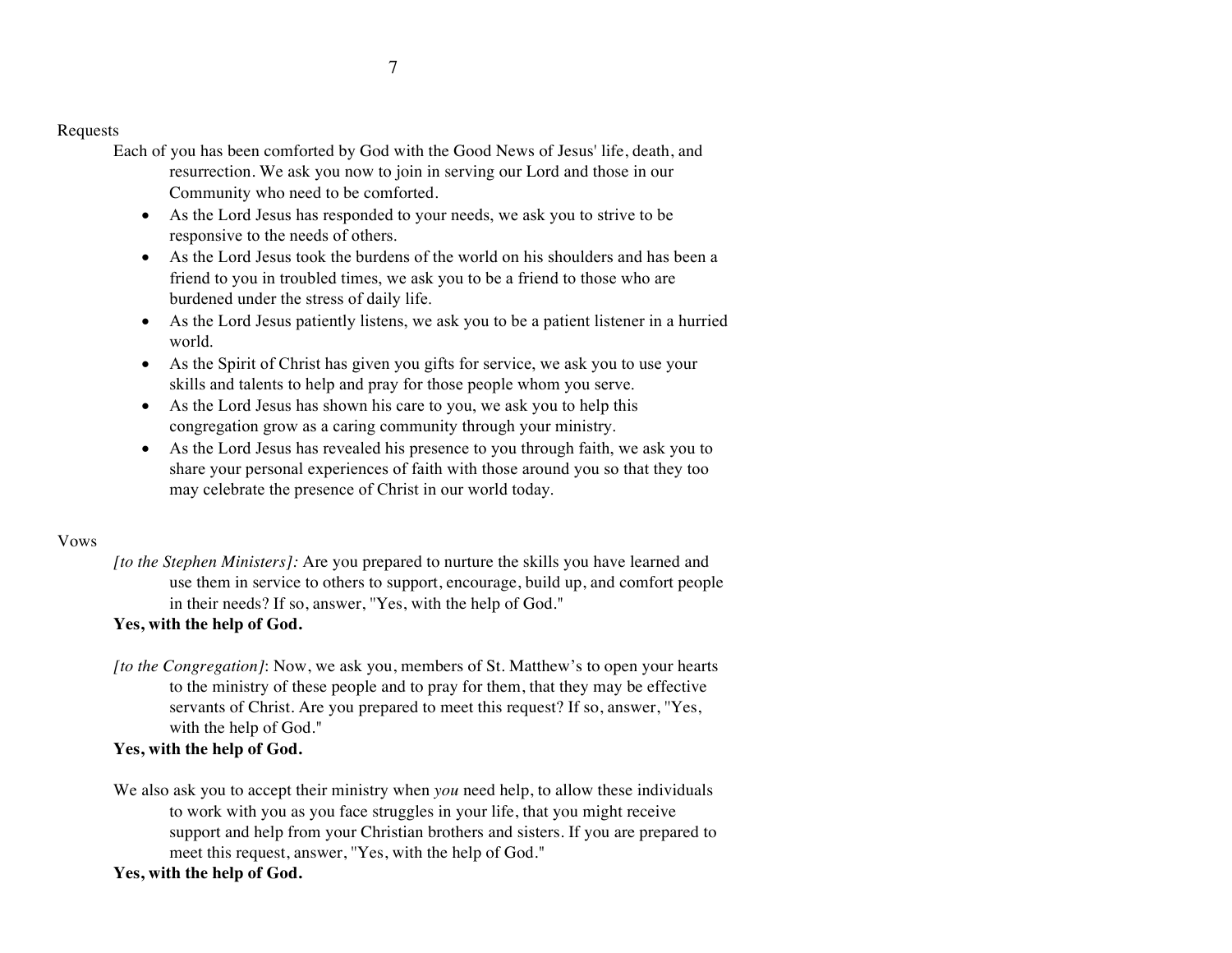#### Prayer

Let us pray. O God we commend our newest Stephen Ministers to your care. May they serve you through the power of the Holy Spirit; may they be courageously compassionate, patient in listening, and willing to share of themselves. Give to us thankful hearts for them, and show them in times of stress and satisfaction a special measure of your mercy and joy. Keep them strong in the faith you have given them for the sake of Jesus Christ. **Amen.**

Dismissal and Sharing the Peace of Christ

Go now to serve boldly and without fear, for Christ is with you. The peace of the Lord be with you all. **And also with you.**

*Meal*

*(Please be seated)*

Musical Offering *Sagedahl Waltz* and *Ole's Polka* by Elmo Wick, arr. by Mary Pat Kleven Meghan Murphy, Violin; Julia Murphy, Piano

*(Please stand as you are able)*

Offering Prayer

Let us pray. Our Creator, you are a God of miraculous growth. Gather and increase our gifts and add to them our love. Add to them our service. Use them to grow your kingdom. Through Jesus Christ our Lord.

#### **Amen.**

Great Thanksgiving The Lord be with you. **And also with you.** Lift up your hearts. **We lift them to the Lord.** Let us give thanks to the Lord our God. **It is right to give our thanks and pr aise.**

Eucharistic Prayer